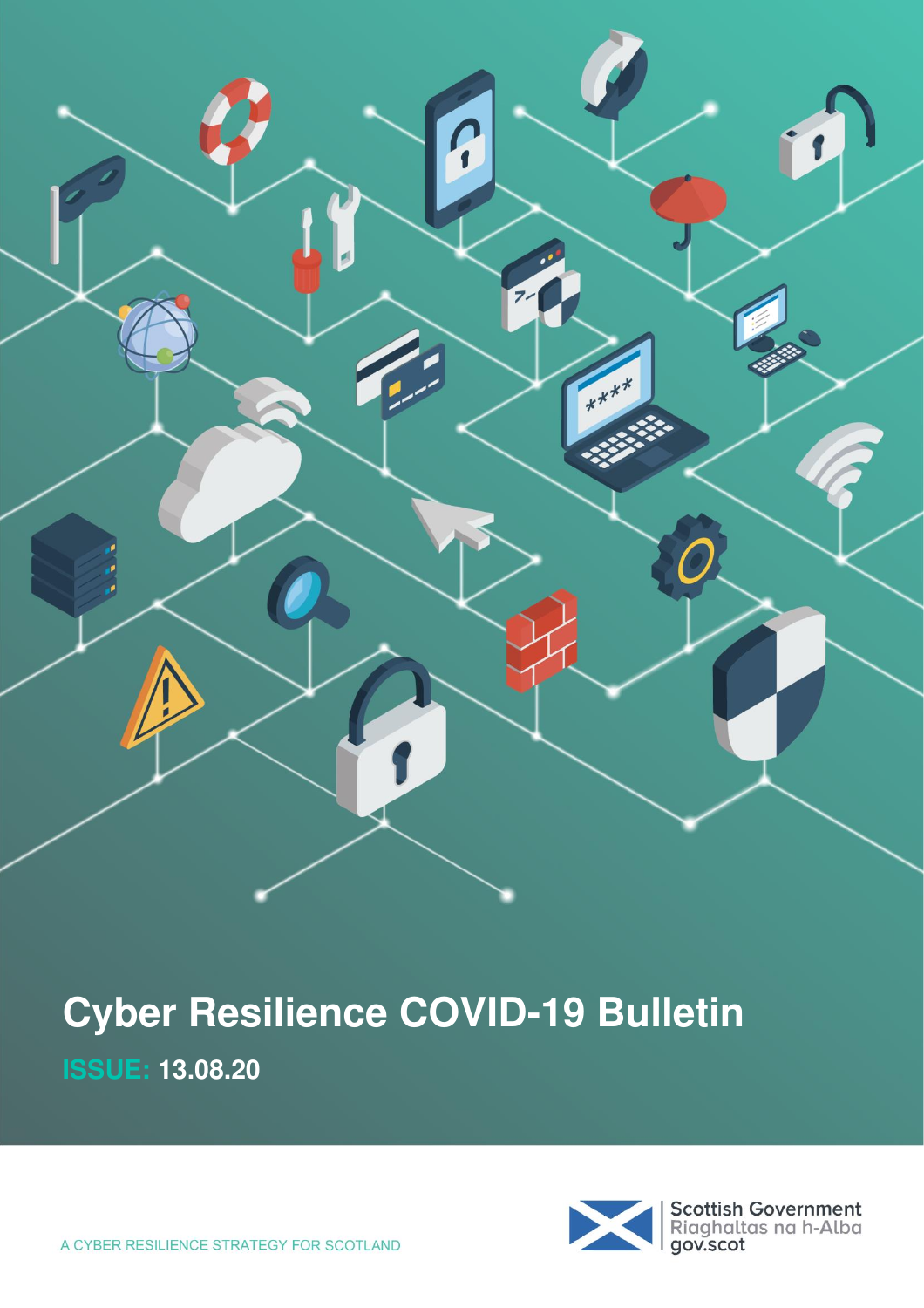**As a result of the significant rise in COVID-19 related scams, over the next few months the Scottish Government Cyber Resilience Unit will share important information. We aim to update the Bulletin on a regular basis and ask that you consider circulating the information in it to your networks, adapting it where you see fit. Advice and information is changing daily as we navigate our way through the COVID-19 pandemic, so please ensure you only take information from [trusted sources.](#page-6-0)** 

**This Bulletin is also available [online here.](https://blogs.gov.scot/cyber-resilience/2020/05/06/cyber-resilience-notice-covid-19/?utm_source=Cyber%20Bulletin&utm_medium=document%20link&utm_campaign=Cyber%20Resilience%20Bulletin) If there are any cyber terms you do not understand, you can look them up in the [NCSC Glossary.](https://www.ncsc.gov.uk/information/ncsc-glossary)** 

# **National Cyber Security Centre (NCSC)**

NCSC have released their first ever guidance on taking out cyber insurance. The new [cyber insurance](https://www.ncsc.gov.uk/guidance/cyber-insurance-guidance)  [guidance](https://www.ncsc.gov.uk/guidance/cyber-insurance-guidance) published online urges businesses to consider seven key questions to help them make informed decisions about cover. The advice encourages organisations of all sizes to think about how insurance might help in the wake of a cyber attack and contribute to existing risk management strategies. Questions range from what levels of defence are already in place to whether the insurance covers the aftermath of an incident. Before considering taking out any cyber insurance, you can help protect your organisation by ensuring you have fundamental cyber security safeguards in place, such as those certified by [Cyber](https://www.ncsc.gov.uk/cyberessentials/overview)  [Essentials, or Cyber Essentials Plus.](https://www.ncsc.gov.uk/cyberessentials/overview) Some organisations that achieve Cyber Essentials are provided with cyber liability insurance offered as part of this certification through the [IASME Consortium.](https://iasme.co.uk/cyber-essentials/cyber-liability-insurance/)

**The Suspicious Email Reporting Tool** was launched by the NCSC to allow members of the public to report suspicious emails. Since the launch of this service, the reports received stand at more than 1,929,000 with 18,100 individual URLs linked to 7,080 sites being removed.

Please forward any suspicious emails to: **[report@phishing.gov.uk,](mailto:report@phishing.gov.uk)** [suspicious](https://www.ncsc.gov.uk/guidance/suspicious-email-actions)  [text messages](https://www.ncsc.gov.uk/guidance/suspicious-email-actions) should be forwarded to **7726.**

The NCSC produces [weekly threat reports](https://www.ncsc.gov.uk/section/keep-up-to-date/threat-reports) drawn from recent open source reporting. T[his week's report](https://www.ncsc.gov.uk/report/weekly-threat-report-7th-august-2020) highlights that cyber criminals have exploited recent changes to TV licence requirements for the over 75s and used these changes to [target vulnerable users.](https://www.infosecurity-magazine.com/news/hundreds-targeted-tv-license-scam/) TV Licensing have put up a page on their website with [FAQ on TV Licensing during COVID-19,](https://www.tvlicensing.co.uk/coronavirus) including advice for managing your licence and viewing your payment plan online. TV Licensing have email security [and scam advice](https://www.tvlicensing.co.uk/faqs/FAQ288) on their website, including four quick ways to spot a scam.

Always question unsolicited requests for your personal or financial information in case it's a scam. Never automatically click on a link in an unexpected email or text, instead visit the website directly.



#### Reference 20456-15241356 -Your Direct Debit has been cancelled



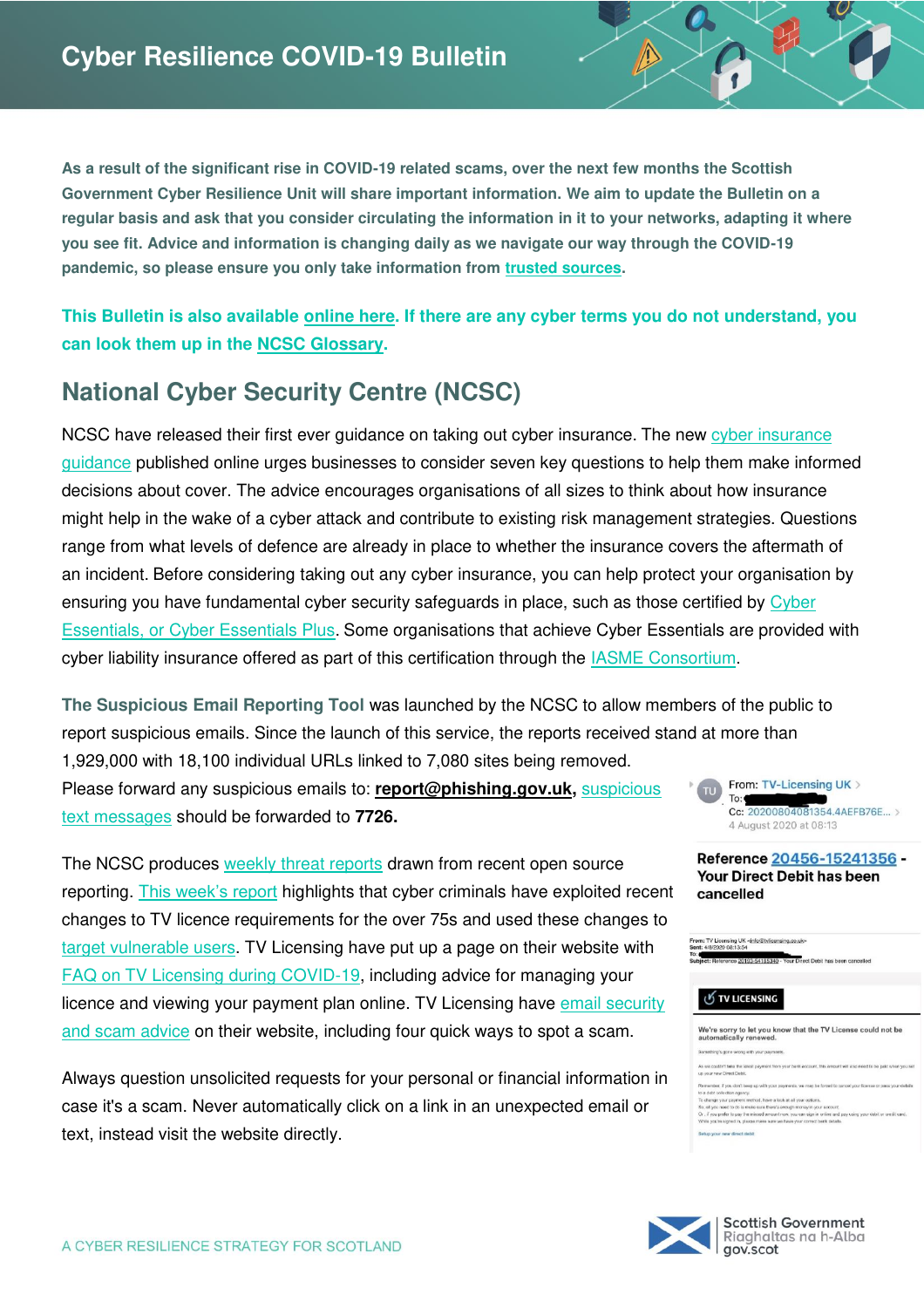# **Trending Topics**

### **Unexpected delivery**

The public are being warned that some Amazon and Facebook sellers are setting up accounts in strangers' names, then sending their products to unsuspecting recipients. Scammers mail lightweight (inexpensive to ship) packages, such as rings, face mask and seeds, to people who did not order the merchandise. They do this in order to create fake customer profiles with real names on e-commerce sites, and then create false positive reviews for their products and/or company. You should report the incident to the retailer that your package has come from. You can check if your personal details have been part of a data breach on [haveibeenpwned.com](https://haveibeenpwned.com/) and change any passwords connected to your account. Police Scotland provide [further information on identify theft](https://www.scotland.police.uk/keep-safe/advice-for-victims-of-crime/fraud/identity-theft/) and how to protect yourself.

Significant numbers of Scottish households have been receiving [unsolicited packets of seeds](https://www.bbc.co.uk/news/uk-scotland-53736078) in the post from China/Singapore as part of a likely scam. The advice is not to open the packet or handle the seeds. Don't plant or compost the seeds as it could pose a threat to agriculture and the environment. Science and Advice for Scottish Agriculture (SASA) is collecting these unsolicited packets of seeds for analysis. It is asking for your co-operation to send these seeds to SASA and [further details are available on their](http://www.sasa.gov.uk/content/unsolicited-seeds)  [website.](http://www.sasa.gov.uk/content/unsolicited-seeds) 

### **INTERPOL Report**

An INTERPOL assessment of [the impact of COVID-19 on](https://www.interpol.int/en/News-and-Events/News/2020/INTERPOL-report-shows-alarming-rate-of-cyberattacks-during-COVID-19)  [cyber crime](https://www.interpol.int/en/News-and-Events/News/2020/INTERPOL-report-shows-alarming-rate-of-cyberattacks-during-COVID-19) has shown a significant target shift from individuals and small businesses to major corporations, governments and critical infrastructure. With organisations and businesses rapidly deploying remote systems and networks to support staff working from home, criminals are also taking advantage of increased security vulnerabilities to steal data, generate profits and cause disruption.

Future primary areas of concern highlighted by the INTERPOL report include the following:

- **A further increase in cybercrime is highly likely in the near future. Vulnerabilities related to working from home and the potential for increased financial benefit will see cybercriminals continue to ramp up their activities and develop more advanced and sophisticated modes of operation.**
- **Threat actors are likely to continue proliferating COVID-19-themed online scams and phishing campaigns to exploit public concern about the pandemic.**





#### Distribution of the key COVID-19 inflicted cyberthreats based on member countries' feedback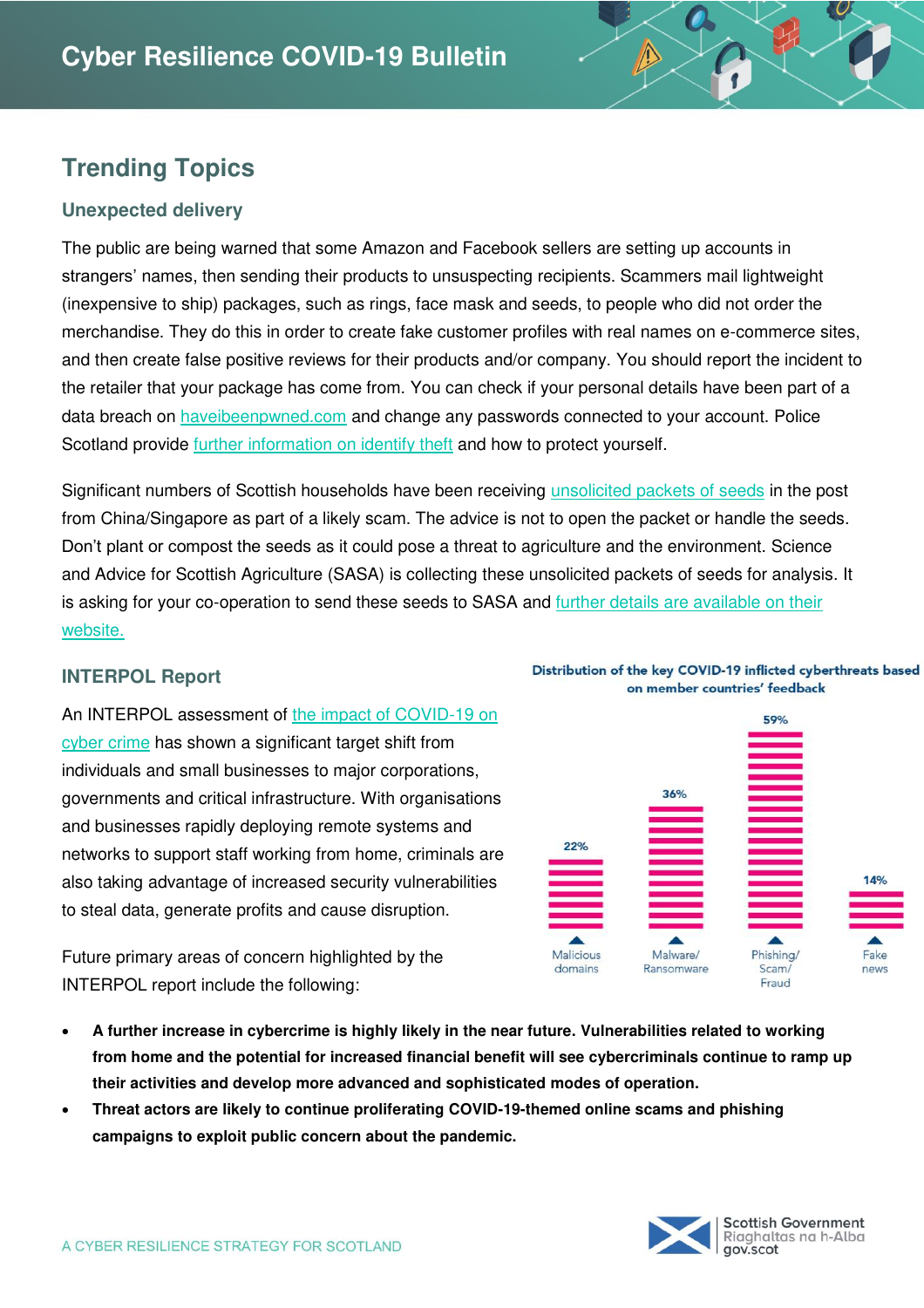- **Business Email Compromise schemes will also likely surge due to the economic downturn and shift in the business landscape, generating new opportunities for criminal activities.**
- **When a COVID-19 vaccination is available, it is highly probable that there will be another spike in phishing related to these medical products as well as network intrusion and cyber attacks to steal data.**

### **Test and Trace – Protecting customer and visitor details**

Businesses serving customers who remain on the premises, for example those in the tourism and hospitality sector, have been asked to gather minimal contact customer details to help support the NHS Scotland's [Test and Protect](https://www.gov.scot/publications/coronavirus-covid-19-test-and-protect/) service. From **Friday (14 August)**, it will be mandatory to collect contact details of customers in a range of hospitality and other public settings.

It is important that this information is collected, stored and deleted securely and businesses should consider the principles of [data protection law.](https://ico.org.uk/for-organisations/guide-to-data-protection/) That means you must make sure the information you collect is adequate, relevant and limited to what you need. It must be accurate and not used for any other purposes, such as marketing. You should also keep it secure, so you minimise the risk of accidentally losing or destroying it. After 21 days, data must be disposed of securely. More details are noted in the links below.

- **The Information Commissioners Office (ICO) have created [five simple steps](https://ico.org.uk/global/data-protection-and-coronavirus-information-hub/contact-tracing-protecting-customer-and-visitor-details/) to help ensure that you protect customer data.**
- **The ICO have published [further detailed guidance](https://ico.org.uk/global/data-protection-and-coronavirus-information-hub/coronavirus-recovery-data-protection-advice-for-organisations/collecting-customer-and-visitor-details-for-contact-tracing/) on this topic and information on processing children's data is [available here.](https://ico.org.uk/for-organisations/guide-to-data-protection/key-data-protection-themes/children/)**
- **Scottish Government guidance is [available to read here.](http://www.gov.scot/publications/coronavirus-covid-19-tourism-and-hospitality-sector-guidance/pages/collecting-customer-contact-details/)**
- **Digital Skills Education's blog lists some [tools available](http://digitalskillseducation.com/contact-tracing/) to make it easy to abide by the rules.**

### **Top 10 COVID-19 Scams**

UK Finance has warned that scammers are [preying on consumers' financial fears](https://www.bbc.co.uk/news/business-53573408) and have named ten COVID-19 scams the public should be wary of. Citizens Advice Scotland have an [online scams helper](https://www.citizensadvice.org.uk/scotland/consumer/scams/check-if-something-might-be-a-scam/) to check whether something might be a scam and give you advice that's specific to your situation.

#### *Financial support scams*

- **1 Fake government emails offering grants of up to £7,500. Clicking on the links allows scammers to steal personal and financial information.**
- **2 Scam emails offering access to "COVID-19 relief funds".**
- **3 Official-looking emails offering a "council tax reduction".**

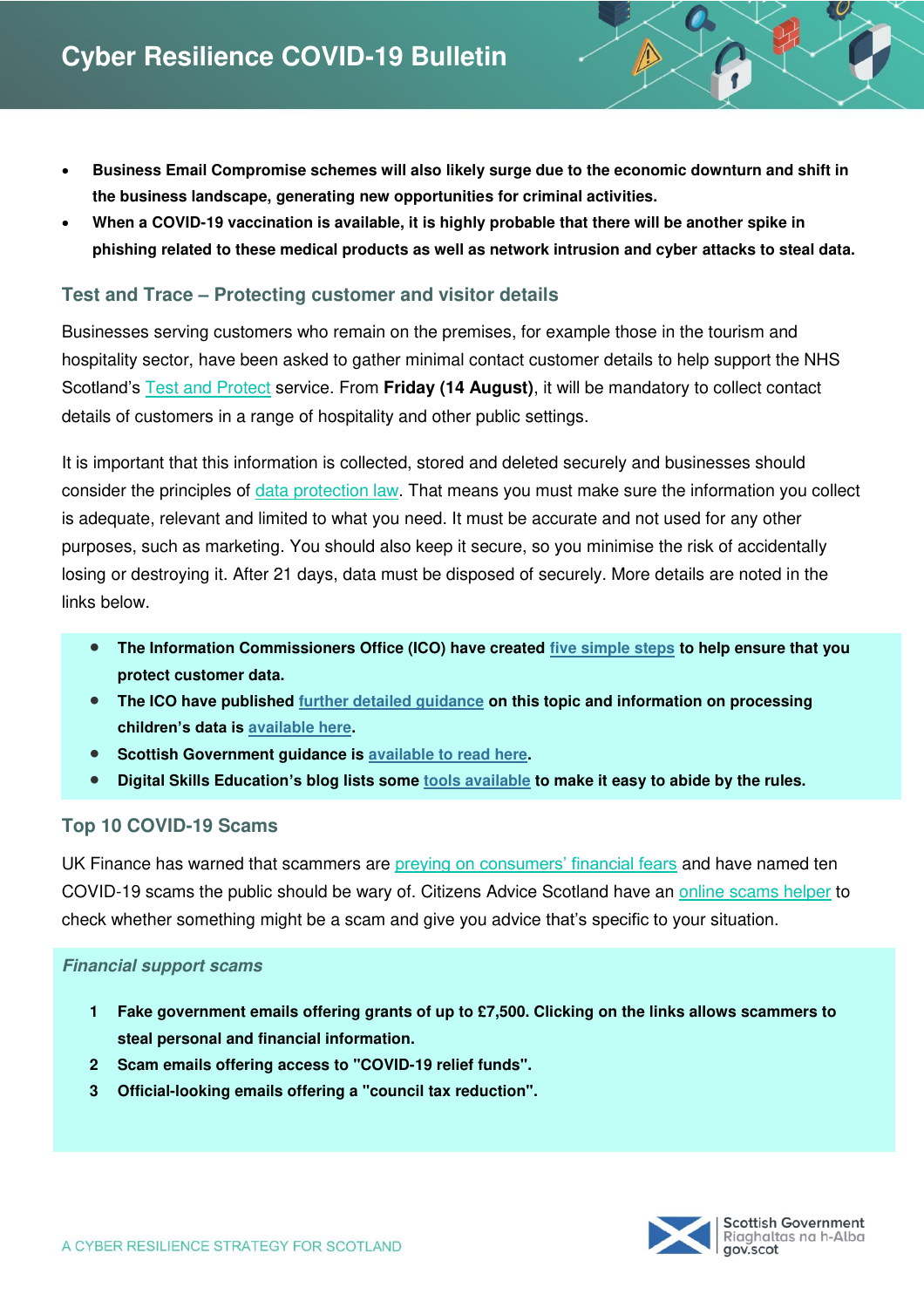**4 Benefit recipients are offered help in applying for universal credit, but fraudsters grab some of the payment as an advance for their "services".** 

#### *Health scams*

- **5 Phishing emails claiming that the recipient has been in contact with someone diagnosed with COVID-19. They lead to fake websites that are used to steal personal and financial information or infect devices with malware.**
- **6 Fake adverts for non-existent COVID-19-related products, such as hand sanitizer and face masks, which simply take the victim's cash and send them nothing.**

#### *Lockdown scams*

- **7 Fake emails and texts claiming to be from TV Licensing, telling people they are eligible for six months' viewing free but ask people to update their payment information.**
- **8 Emails asking people to update their TV subscription services payment details by clicking on a link which is then used to steal credit card information.**
- **9 Fake profiles on social media sites are used to manipulate victims into handing over their money. Criminals will often use the identities of real people to strike up conversation with their targets.**
- **10 Fake investment opportunities are advertised on social media sites, encouraging victims to "take advantage of the financial downturn".**

### **Newsletters**

#### **Trading Standards Scam Share**

Other scams to be aware of are identified in [last week's](https://mailchi.mp/2cc758b7e500/scam-share) scam share, where reports are detailed of cold calls purporting to be from Citizens Advice Scotland and scams linked to the UK Government's Green Homes Grant scheme (which is only available in England). Check out this week's Trading [Standards Scotland Scam Share newsletter](https://mailchi.mp/66a7c1446828/scam-share) for more. You can sign up for the weekly [newsletter here.](https://mailchi.mp/79a5dd06fd6a/scamshare)

#### **Neighbourhood Watch Scotland**

Sign up to the [Neighbourhood Watch](https://www.neighbourhoodwatchscotland.co.uk/) Alert system to receive timely alerts about local crime prevention and safety issues from partners such as Police Scotland.





EUROPOL<sup>EC3</sup>

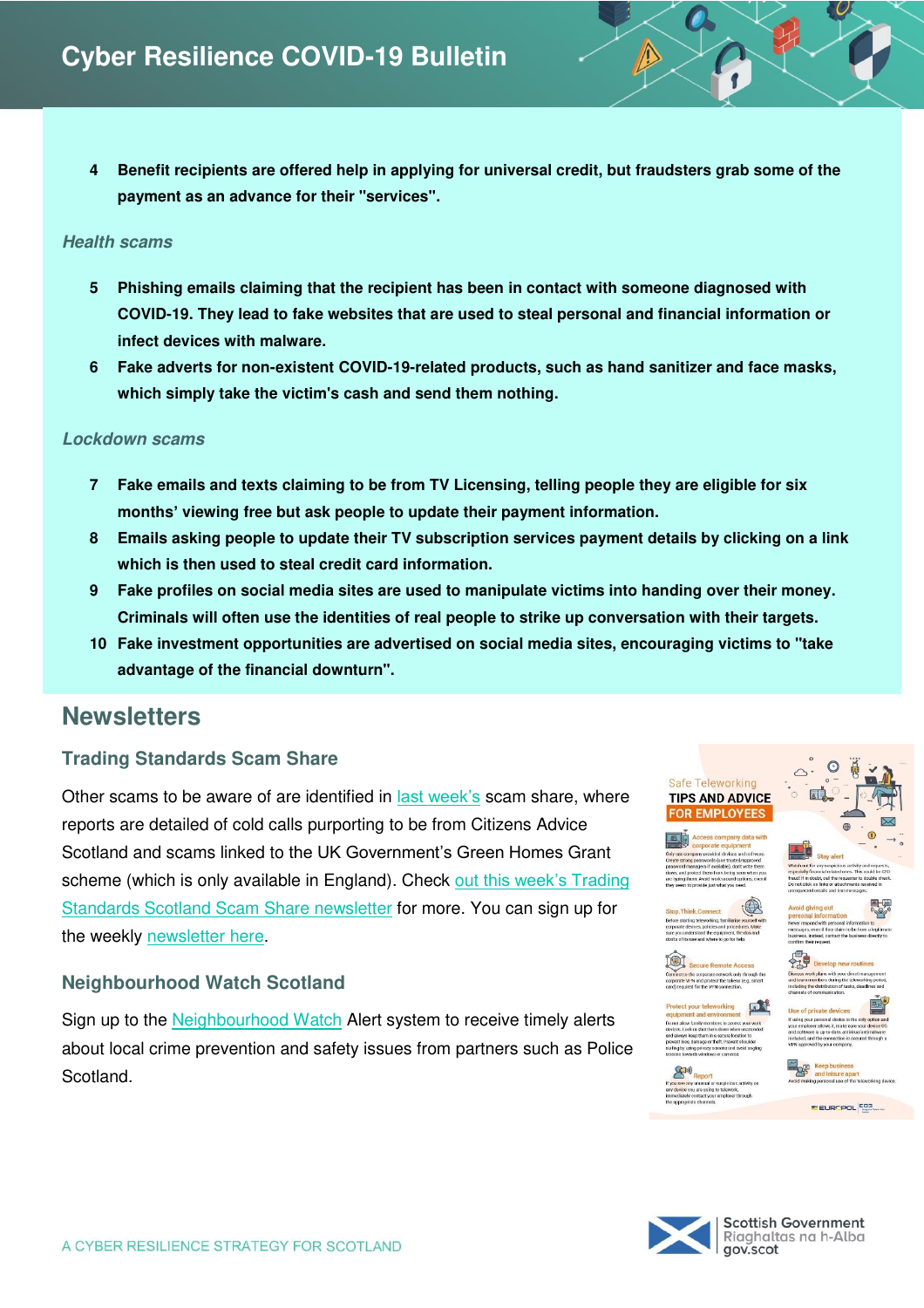### **Training and Webinars**

### **EUROPOL (European Cybercrime Centre)**

Europol's crime-prevention guides contain information that can help citizens protect themselves and their property. The guides cover a range of topics from how to keep your home cyber secure to staying cyber

safe on holiday. You can view all the [public prevention and awareness](https://www.europol.europa.eu/activities-services/public-awareness-and-prevention-guides)  [guides](https://www.europol.europa.eu/activities-services/public-awareness-and-prevention-guides) on their website. These guides are available in multiple languages. Follow them on twitter [\(@EC3Europol\)](https://twitter.com/EC3Europol) for more tips and great infographics



 *EUROPOL: [Full infographic available here](https://www.europol.europa.eu/activities-services/public-awareness-and-prevention-guides/guide-to-cybersafe-holidays)*

# **Case Studies**

Each week, we aim to bring you real-life examples of scams, phishing emails and redacted case studies. If you have had an issue and would like to share your experience and learnings with others, please contact us to discuss: [CyberFeedback@gov.scot](mailto:CyberFeedback@gov.scot) We are happy to anonymise the case study.

# **Case Study – Scammers call dentist surgery**

A dental surgery received a phone call from someone with an American accent purporting to be from the NHS, who was insistent that their list of dental practices need to be updated urgently. They said they would call back in 15 minutes to confirm completion.

Only when the 'urgent' paperwork arrived by e-mail did the sharp-eyed recipient realise it was in fact a two-year contract for an entry in a City Maps directory costing £35 per month.

Replying as the caller insisted would have resulted in an unexpected invoice a month later with the practice stamp on a contract, with the misleading statements made in the preceding telephone conversation long forgotten.